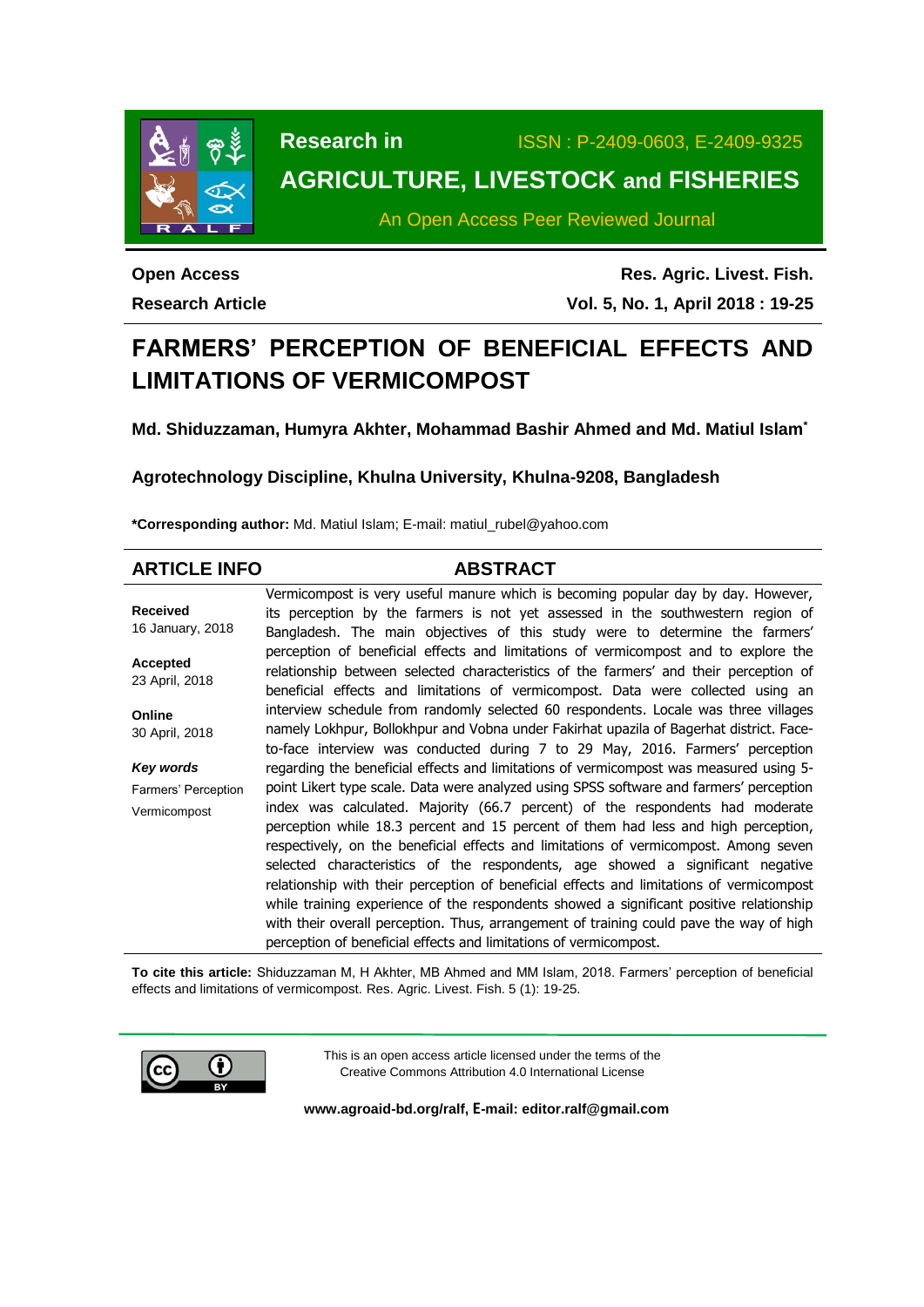### **INTRODUCTION**

Vermicompost is the product of the [composting](https://en.wikipedia.org/wiki/Composting) process using various species of eart[hworms.](https://en.wikipedia.org/wiki/Worm) Usually [red](https://en.wikipedia.org/wiki/Eisenia_foetida) [wigglers,](https://en.wikipedia.org/wiki/Eisenia_foetida) white [worms,](https://en.wikipedia.org/wiki/Enchytraeus_buchholzi) and other [earthworms](https://en.wikipedia.org/wiki/Earthworm) are used to create vermicompost. It is a [heterogeneous](https://en.wikipedia.org/wiki/Heterogeneous) mixture of decomposing vegetable or food waste, bedding materials and vermicast, also called worm castings, worm humus or worm manure. It is the end-product of the breakdown of [organic matter](https://en.wikipedia.org/wiki/Organic_matter) by an [earthworm](https://en.wikipedia.org/wiki/Earthworm) (Allen, 2016). These castings have been shown to contain reduced levels of contaminants and a higher saturation of nutrients than do organic materials before vermicomposting. Containing water-soluble nutrients, vermicompost is an excellent, nutrient-rich [organic fertilizer](https://en.wikipedia.org/wiki/Organic_fertilizer) and soil conditioner (Sherman, 2003). The process of producing vermicompost is called vermicomposting (Ndegwa et al., 1998; Ndegwa and Thompson, 2001).

Vermicomposting is the biological degradation and stabilization of organic waste by earthworms and microorganisms to form vermicompost. This is an essential part in organic farming today. It can be easily prepared, has excellent properties, and is harmless to plants. The earthworms fragment the organic waste substrates, stimulate microbial activity greatly and increase rates of mineralization (Aira et al., 2007). These rapidly convert the waste into humus-like substances with finer structure than thermophilic composts but possessing a greater and more diverse microbial activity. Vermicompost being a stable fine granular organic matter, when added to clay soil loosens the soil and improves the passage for the entry of air. The mucus associated with the cast being hydroscopic absorbs water and prevents water logging and improves water holding capacity. The organic carbon in vermicompost releases the nutrients slowly and steadily into the system and enables the plant to absorb these nutrients. The soil enriched with vermicompost provides additional substances that are not found in chemical fertilizers (Kale, 1998).

The practice of vermiculture is at least a century old but it is now being received worldwide with diverse ecological objectives such as waste management, soil detoxification, regeneration and sustainable agriculture (Chauhan and Joshi, 2010). The growth of industries and ever increasing human population has led to an increased accumulation of waste materials (Joshi and Chauhan, 2006). Under the present condition of environmental degradation 'vermicomposting' technology offers recovery of valuable resources like 'manure' from such biodegradable waste. Recycling of wastes through vermitechnology reduces the problem of dumping of huge quantities of wastes and vermicompost has higher economic value compared with compost derived from traditional methods (Chauhan et al*.,* 2010).

Vegetable and fruit in our market are not always safe for health due to excessive use of agrochemicals. Farmers' can produce safe foods by using vermicompost. It can play a great role to our economy. On the basis of our extension visit experience, we found that the farmers' of rural area of Bangladesh are eager to use vermicompost. Farmer of all ages can start this work at their farm. Mahmud et al., (2016) found that combination of vermicompost and chemical fertilizers increased the organic matter, P, K and S status of post harvest soil significantly. Hasanuzzaman et al., (2010) showed that wetland rice productivity could be increased through the application of vermicompost instead of other conventional manures. All these are the views of the researchers regarding the performance of vermicompost. Besides, the practical field situation is revealing that the availability of suitable earthworm species for vermicomposting and large scale production of vermicompost are still challenges for the rural farmers. It can be said that vermicompost is of huge potential to play an important role in our agriculture. However, we do not have any evidence whether the rural farmers' are aware of its potential or have clear perception regarding the beneficial effects and limitations. Considering these points in view, the researchers intended to conduct this study. Followings are the specific objectives of the study:

- 1. To determine and describe the selected characteristics of the farmers.
- 2. To determine farmers' perception regarding the beneficial effects and limitations of vermicompost.
- 3. To explore the relationship between selected characteristics of the farmers' and their perception of beneficial effects and limitations of vermicompost.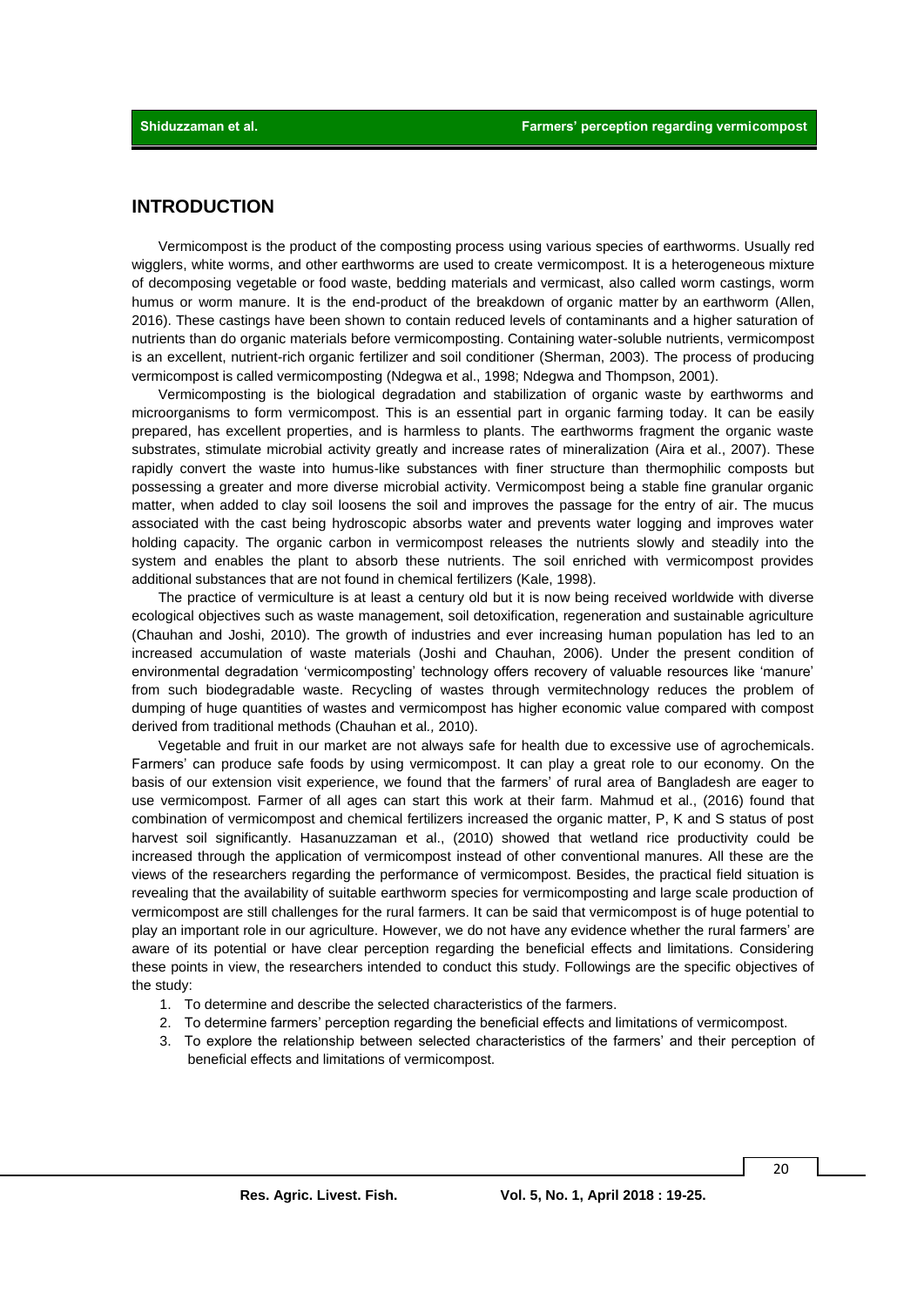## **METHODOLOGY**

Fakirhat upazila of Bagerhat district is situated at the convenient distance from Khulna University. Lokhpur union of Fakirhat upazila is a known place for the researchers where around 300 farmers, as per information received from the Upazila Agriculture Office, were involved in using and/or producing vermicompost who had been considered as the population of the research. Among them 20 % (i.e., 60 farmers) were randomly selected as the sample of the study. Data were collected from those randomly selected farmers of Lokhpur, Bollokhpur and Vobna villages of Lokhpur union during 7 to 29 May, 2016. Data were collected using a pretested interview schedule through face-to-face interview. Data were collected on socioeconomic characteristics of the respondents which were treated as independent variable viz., age (years), educational qualification (schooling year), farming experience (years), innovativeness (month, i.e., after how many months the technology was adopted after knowing about it), extension media contact (score), knowledge on vermicompost (score), and training exposure (score).

The innovativeness of the respondents was determined on the basis of time (months) required to adopt vermicompost from first hearing to final adoption of it. Then, the required time was categorized following the adopter categories suggested by Rogers (1983). For that purpose mean  $(\overline{X})$  and standard deviation (SD) were calculated and the categorization was done as follows: (i) innovator  $\leq (\overline{X} - 2SD)$ , (ii) early adopter  $(\overline{X} - 2SD)$  to  $(\overline{X} - SD)$ , (iii) early majority  $(\overline{X} - SD)$  to  $(\overline{X})$ , (iv) late majority  $(\overline{X})$  to  $(\overline{X} + SD)$  and (v) laggard  $\geq (\overline{X} + SD)$ . To measure perception of beneficial effects and limitations of vermicompost a number of 13 (10) beneficial effects + 3 limitations) statements were included. To measure farmers' perception of the beneficial effects and limitations of vermicompost a five point Likert type rating scale such as strongly agree, agree, undecided, disagree and strongly disagree was used and assigned against each of the statements related to perception and a score of 5, 4, 3, 2 and 1 was assigned against each of the point respectively (Likert, 1932). The perception score of a respondent was determined by summing up all the scores obtained by the respondent against the all statements. The perception score of the respondent could range from 13-65 where 13 indicate less perception while 65 indicate high perception. For categorization mean  $(\overline{X})$  and standard deviation (SD) were calculated and the perception was categorized as follows: (i) less perception " $\leq (\overline{X} - SD)^n$ , (ii) moderate perception " $(\overline{X} - SD)$  to  $(\overline{X} + SD)$ " and (iii) high perception "> $(\overline{X} + SD)$ ".

To compare the statements related to perception of beneficial effects and limitations of vermicompost Farmers' Perception Index (FPI) was calculated by using the following formula:  $FPI = N_{s} \times 5 + N_{a} \times 4 + N_{u} \times 3 + N_{da} \times 2 + N_{s} \times 1$ 

Where,

FPI = Farmers' Perception Index

 $N_{sa}$  = Number of respondents rated the statement as strongly agree

 $N_a$  = Number of respondents rated the statement as agree

 $N<sub>u</sub>$  = Number of respondents were undecided to rate the statement

 $N<sub>da</sub>$  = Number of respondents rated the statement as disagree

Nsda = Number of respondents rated the statement as strongly disagree

The FPI score of the respondents could range from '1' to '300' where '1' indicate less perception while '300' indicate the high perception of a particular statement related to perception. Statistical analyses such as number, percent, rank order, range, mean and standard deviation were used to interpret data. To explore relationship between any two variables Pearson's Product Moment correlation coefficient 'r' was employed. Data were analyzed using Microsoft Excel and Statistical Package for Social Science (SPSS).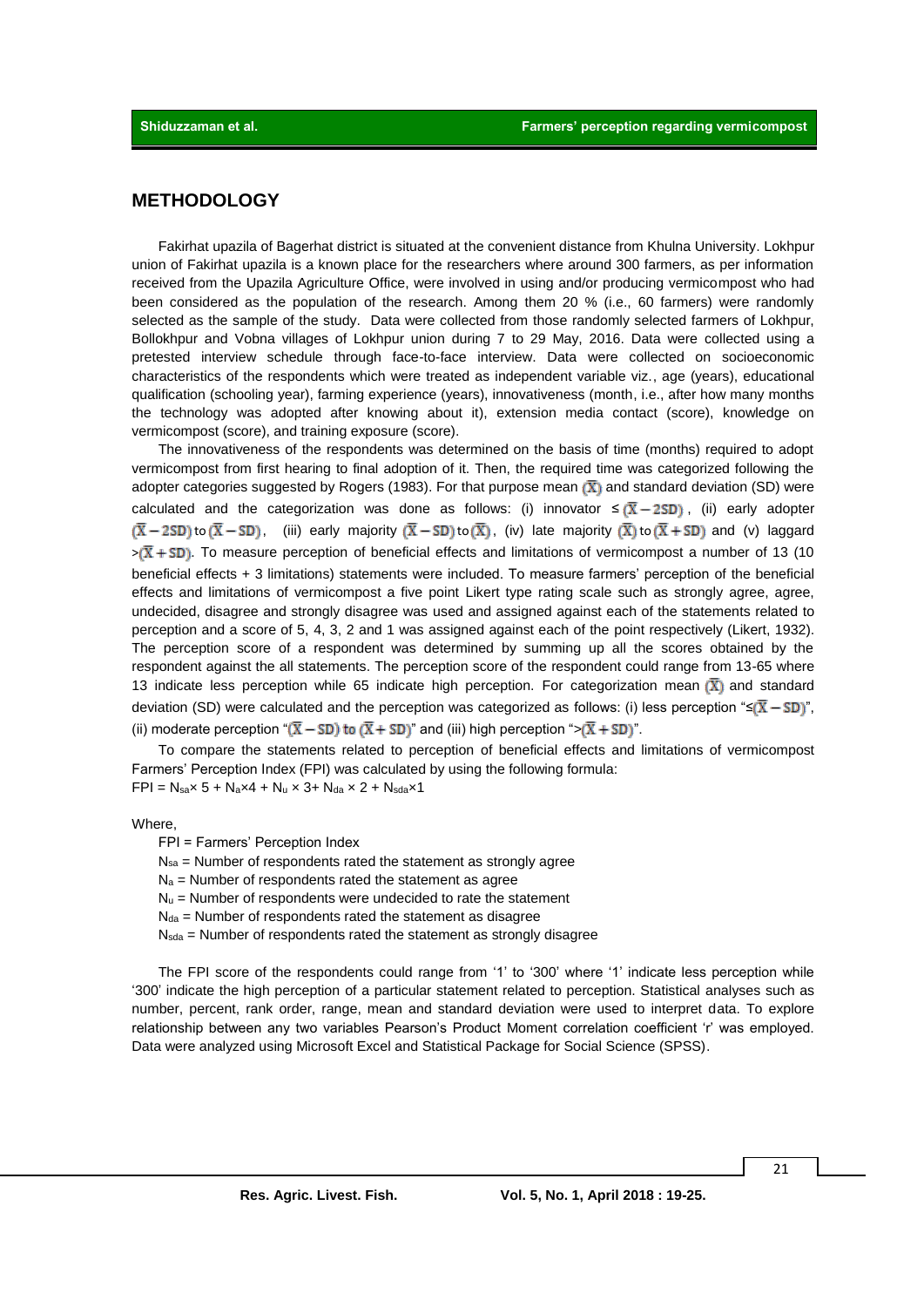# **RESULTS AND DISCUSSION**

#### **Selected socioeconomic characteristics**

Majority (56.7%) of the respondents were middle aged as compared to 30 percent being young and 13.3 percent old. Considering the categorization percentages of the sample respondents, it might be said that middle aged people of that locality were more interested to use vermicompost in their field. Majority (70%) of the respondents had primary to secondary level of education followed by illiterate (30%). Literacy level is considered to be an important factor for performing any technology like vermicompost preparation and application. Thus, the respondents having primary to secondary level of literacy were found to be interested to use vermicompost (Table 1).

**Table 1.** Distribution of the respondents on the basis of selected socio-economic characteristics

| <b>Characteristics</b>       | <b>Categories</b>                                                  | <b>Score</b>          | Respondent<br>$(N=99)$ |                       | Min.           | Max.         | <b>Mean</b> | <b>SD</b> |
|------------------------------|--------------------------------------------------------------------|-----------------------|------------------------|-----------------------|----------------|--------------|-------------|-----------|
|                              |                                                                    |                       | <b>Number</b>          | <b>Percent</b><br>(%) |                |              | (X)         |           |
|                              | Young                                                              | $\leq 35$             | 18                     | 30                    |                |              |             |           |
| Age (Years)                  | Middle                                                             | 36-50                 | 34                     | 56.7                  | 26             | 65           | 41.30       | 8.98      |
|                              | Old                                                                | >50                   | 8                      | 13.3                  |                |              |             |           |
|                              | Illiterate                                                         | $\mathbf{0}$          | 18                     | 30                    |                |              |             |           |
| Educational                  | Primary                                                            | $1 - 5$               | 19                     | 31.7                  |                |              |             |           |
| qualification                | Secondary                                                          | $6 - 10$              | 23                     | 38.3                  | $\mathbf 0$    | 9            | 4.12        | 3.45      |
| (Schooling year)             | Higher secondary                                                   | $11 - 12$             | $\Omega$               | $\mathbf 0$           |                |              |             |           |
|                              | Above HSC                                                          | >12                   | 0                      | 0                     |                |              |             |           |
| Farming                      | Low                                                                | ≤10                   | 18                     | 30                    |                |              |             |           |
| experience                   | Medium                                                             | $11 - 20$             | 17                     | 28.3                  | $\overline{4}$ | 32           | 17.82       | 8.37      |
| (Year)                       | High                                                               | >20                   | 25                     | 41.7                  |                |              |             |           |
|                              | Innovator<br>$\leq$ ( $\overline{X}$ – 2SD)                        | $≤1.8$                | $\Omega$               | $\Omega$              |                |              |             |           |
|                              | Early Adopter<br>$(\overline{X} - 2SD)$ to $(\overline{X} - SD)$   | $1.9 - 8.4$           | 12                     | 20                    |                |              |             |           |
| Innovativeness<br>(Month)    | <b>Early Majority</b><br>$(\overline{X} - SD)$ to $(\overline{X})$ | $8.5 - 15$            | 20                     | 33.4                  | $\overline{2}$ | 25           | 15          | 6.6       |
|                              | Late Majority<br>$(\overline{X})$ to $(\overline{X} + SD)$         | 16-21.6               | 23                     | 38.3                  |                |              |             |           |
|                              | Laggard<br>$>(\overline{X} + SD)$                                  | >21.6                 | 5                      | 8.3                   |                |              |             |           |
| Farming                      | Low                                                                | ≤10                   | 12.00                  | 12.10                 |                |              |             |           |
| experience                   | Medium                                                             | $11 - 30$             | 63.00                  | 63.60                 | 5              | 55           | 24.52       | 12.45     |
| (Year)                       | High                                                               | $>30$                 | 24.00                  | 24.30                 |                |              |             |           |
|                              | Very Low                                                           | $1 - 8$               | $\overline{2}$         | $\overline{3.3}$      |                |              |             |           |
| Extension media              | Low                                                                | $9 - 16$              | 23                     | 38.3                  | $\overline{7}$ | 21           | 16.40       | 2.91      |
| contact (Score)              | Medium                                                             | $17 - 24$             | 35                     | 58.3                  |                |              |             |           |
|                              | High                                                               | 25-32                 | 0                      | 0                     |                |              |             |           |
| Knowledge<br>on              | Low                                                                | $\leq$ 3              | 5                      | 8.3                   |                |              |             |           |
| vermicompost                 | Medium                                                             | $4 - 8$               | 46                     | 76.7                  | 3              | 10           | 6.23        | 1.77      |
| (Score)                      | High                                                               | >8                    | 9                      | 15                    |                |              |             |           |
| Training<br>exposure (Score) | <b>No</b><br>Low                                                   | $\boldsymbol{0}$<br>1 | 45<br>15               | 75<br>25              | $\mathbf 0$    | $\mathbf{1}$ | 0.25        | 0.43      |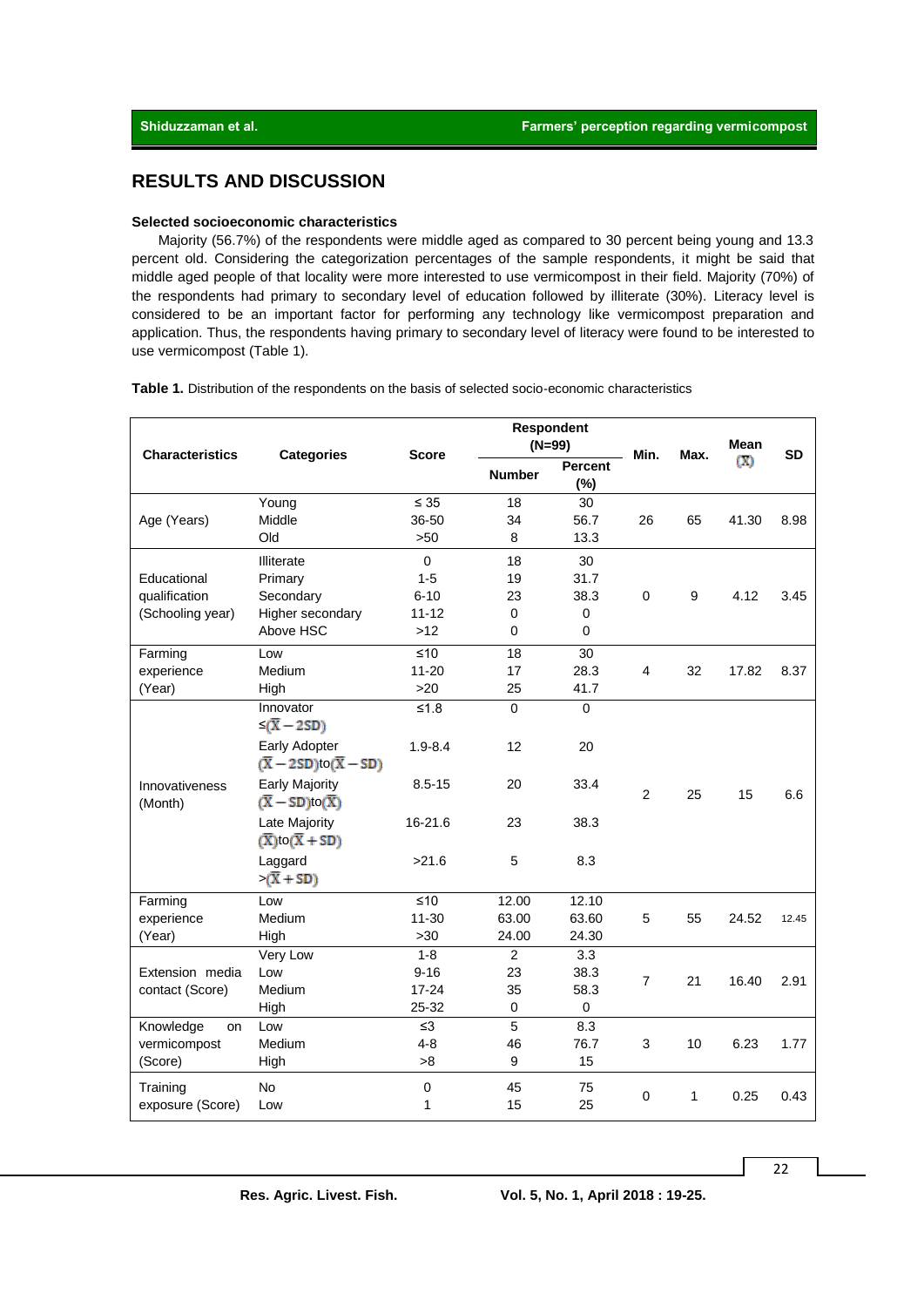Highest proportion of the respondents (41.7%) were highly experienced in farming followed by low experience (30%), and 28.3% respondents had medium experience. The respondents (71.7%) were early majority to late majority in adopting vermicompost followed by early adopter (20%) and laggards (8.3%). None of the respondent was innovator. Though there was no innovator for adopting vermicompost but the numbers of laggards were fewer than that of Rogers' (1983) findings. Rogers (1983) found 2.5%, 13.5%, 34%, 34% and 16% of farmers' as innovator, early adopter, early majority, late majority and laggards, respectively for adoption of an innovation. However, no other studies were available to the researchers containing such or related categorization regarding vermicompost adoption. Majority of the respondents (58.3%) had medium scale extension media contact followed by low scale extension media contact (38.3%) and very low extension contact (3.3%). None of the respondents belonged to high contact categories. Majority of the respondents (76.7%) had medium scale knowledge level followed by high scale knowledge level (15%) and only 8.3 percent respondents had low level of knowledge regarding vermicompost. About three-fourths (75%) of the respondents had no training on vermicompost. However, one fourth (25%) of the respondents had one training on vermicompost. None of the respondents had more than one training experience on vermicompost (Table 1).

|                                           |              | <b>Respondent (N=60)</b> |                | Mean  |           | Range |      |
|-------------------------------------------|--------------|--------------------------|----------------|-------|-----------|-------|------|
| <b>Categories</b>                         | <b>Score</b> | <b>Number</b>            | Percent<br>(%) | Œ)    | <b>SD</b> | Min.  | Max. |
| Less perception<br>$\leq$ ( <b>X</b> -SD) | ≤44          | 11                       | 18.3           |       |           |       |      |
| Moderate perception<br>$(X-SD to X+SD)$   | 45-51        | 45                       | 66.7           | 48.03 | 3.75      | 40    | 56   |
| High perception<br>$>(X+SD)$              | >51          | 5                        | 15             |       |           |       |      |

**Table 2.** Distribution of respondents according to their perception regarding beneficial effects and limitation of vermicompost

**Table 3.** Relative position (rank order) of the statements related to perception regarding beneficial effects and limitation of vermicompost

| <b>Serial</b>  | <b>Statement</b>                                                                            | <b>FPI</b> | Rank             |
|----------------|---------------------------------------------------------------------------------------------|------------|------------------|
| $\mathbf{1}$ . | It is environment friendly                                                                  | 286        | 1 <sup>st</sup>  |
| 2.             | Creates low-skill jobs at local level                                                       | 283        | 2 <sup>nd</sup>  |
| 3.             | Enhances germination, plant growth, and crop yield                                          | 281        | 3 <sup>rd</sup>  |
| 4.             | It requires high maintenance than that of traditional compost process ( <i>Limitation</i> ) | 276        | 4 <sup>th</sup>  |
| 5.             | Improves root growth and structure                                                          | 257        | 5 <sup>th</sup>  |
| 6.             | Improves water holding capacity                                                             | 235        | 6 <sup>th</sup>  |
| 7.             | Low capital investment                                                                      | 228        | 7 <sup>th</sup>  |
| 8.             | Enriches soil with micro-organisms                                                          | 223        | 8 <sup>th</sup>  |
| 9.             | Easy to use than chemical fertilizer                                                        | 209        | gth              |
| 10.            | Improves soil aeration                                                                      | 197        | 10 <sup>th</sup> |
| 11.            | Attracts deep-burrowing earthworms already present in the soil                              | 178        | 11 <sup>th</sup> |
| 11.            | An unpleasant odor comes from the bin ( <i>Limitation</i> )                                 | 162        | $12^{th}$        |
| 12.            | It requires at four to six months for preparation ( <i>Limitation</i> )                     | 96         | 13 <sup>th</sup> |
|                |                                                                                             |            | 23               |

Total 60 100.00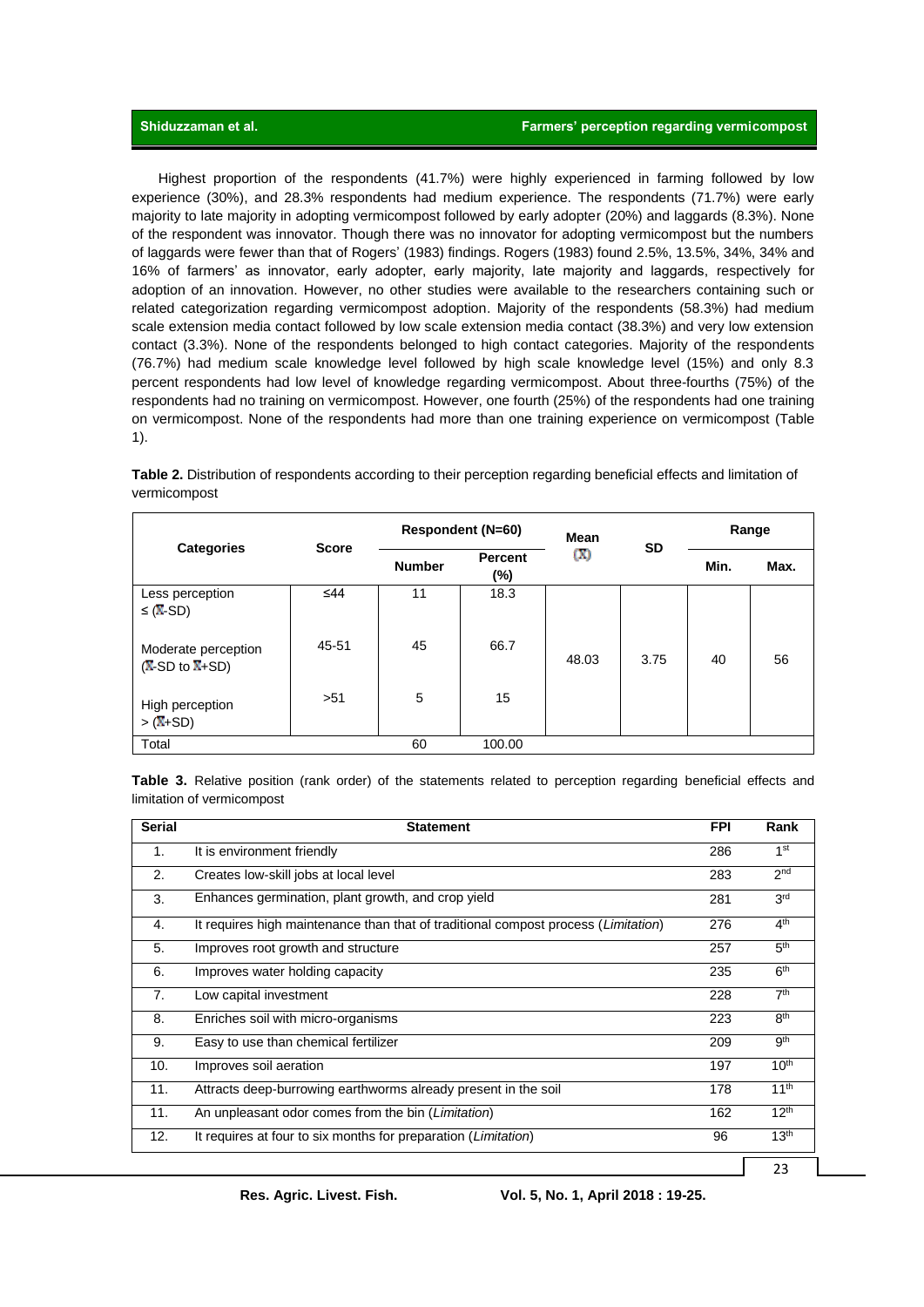**Table 4.** Computed coefficient of correlation ( r ) between the selected characteristics of the respondents and their overall perception

| <b>Characteristics</b>    | Dependent variable | <b>Correlation coefficient</b> |  |  |
|---------------------------|--------------------|--------------------------------|--|--|
| (Independent variable)    |                    |                                |  |  |
| Age                       |                    | $-0.383$ <sup>**</sup>         |  |  |
| Educational qualification |                    | $-0.102NS$                     |  |  |
| <b>Farming Experience</b> |                    | $-0.223NS$                     |  |  |
| Innovativeness            | Perception         | 0.161 <sup>NS</sup>            |  |  |
| Extension media contact   |                    | $0.243^{NS}$                   |  |  |
| Knowledge on vermicompost |                    | $0.194^{NS}$                   |  |  |
| Training on vermicompost  |                    | $0.274^{*}$                    |  |  |

NS= Non-significant; \*\* Correlation is significant at the 0.01 level (2-tailed);

\* Correlation is significant at the 0.05 level (2-tailed)

#### **Farmers' perception of beneficial effects and limitations of vermicompost**

The perception score of the respondent varied from 40 to 60 with a mean and standard deviation of 48.03 and 3.75, respectively. On the basis of perception score the respondents were classified into three categories which are presented in Table 2. It was revealed from the study that majority (66.7%) of the respondents had moderate perception followed by less perception (18.3%) and high perception (15%). Vermicompost has been introduced recently in the study area. Besides, there is scanty opportunity of training on vermicompost. Educational qualification of the respondents also was limited within secondary level or less. Thus, these reasons might have imposed hindrance to the perception of beneficial effects and limitations of vermicompost by the respondents. The findings of the study have harmony with the findings of Ahmed (2003). He found that majority (61%) of the farmers had moderately clear perception followed by less clear perception (24%) and high clear perception (15%).

#### **Rank order of the statements based on perception score of the farmers related to beneficial effects and limitations of vermicompost**

Based on the Farmers' Perception Index (PI) score, the statements were also arranged in rank order as shown in the Table 3. Data presented in Table 3 indicate that the farmers' had high perception regarding beneficial effects i.e., '*vermicompost is environment friendly*' followed by '*it creates low-skill jobs at local level*', '*enhances germination, plant growth and crop yield*', '*requires high maintenance than traditional compost processing*' (limitation). The farmers' also expressed their less perception of beneficial effects i.e., '*it improves soil aeration*' and '*attract deep burrowing earthworms*' and some for limitations i.e., '*an unpleasant odor comes from the bin*' and '*it requires four to six months for preparation* '.

#### **Relationship between the selected characteristics of the respondents and their overall perception regarding beneficial effect and limitation of vermicompost**

The findings related to relationship of the selected characteristics of the respondents with their perception appear in Table 4. Data presented in Table 4 show that among 7 selected characteristics of the respondents, only age showed a significant negative relationship with their overall perception. Usually we know that the aged persons have less capability to grab and understand any new innovation. It is also associated with the level of educational attainment. Our finding is also in the line with this usual phenomenon. It means, perception of vermicompost decreases with increasing age of the farmers at 0.01 level of significance. Besides, training experience showed a positive significant relationship with the perception at 0.05 level of significance. This relationship indicates that, those who have received training on vermicompost have higher perception. Thus, it might be said that training could have been a way to increase perception of any innovation and subsequent adoption.